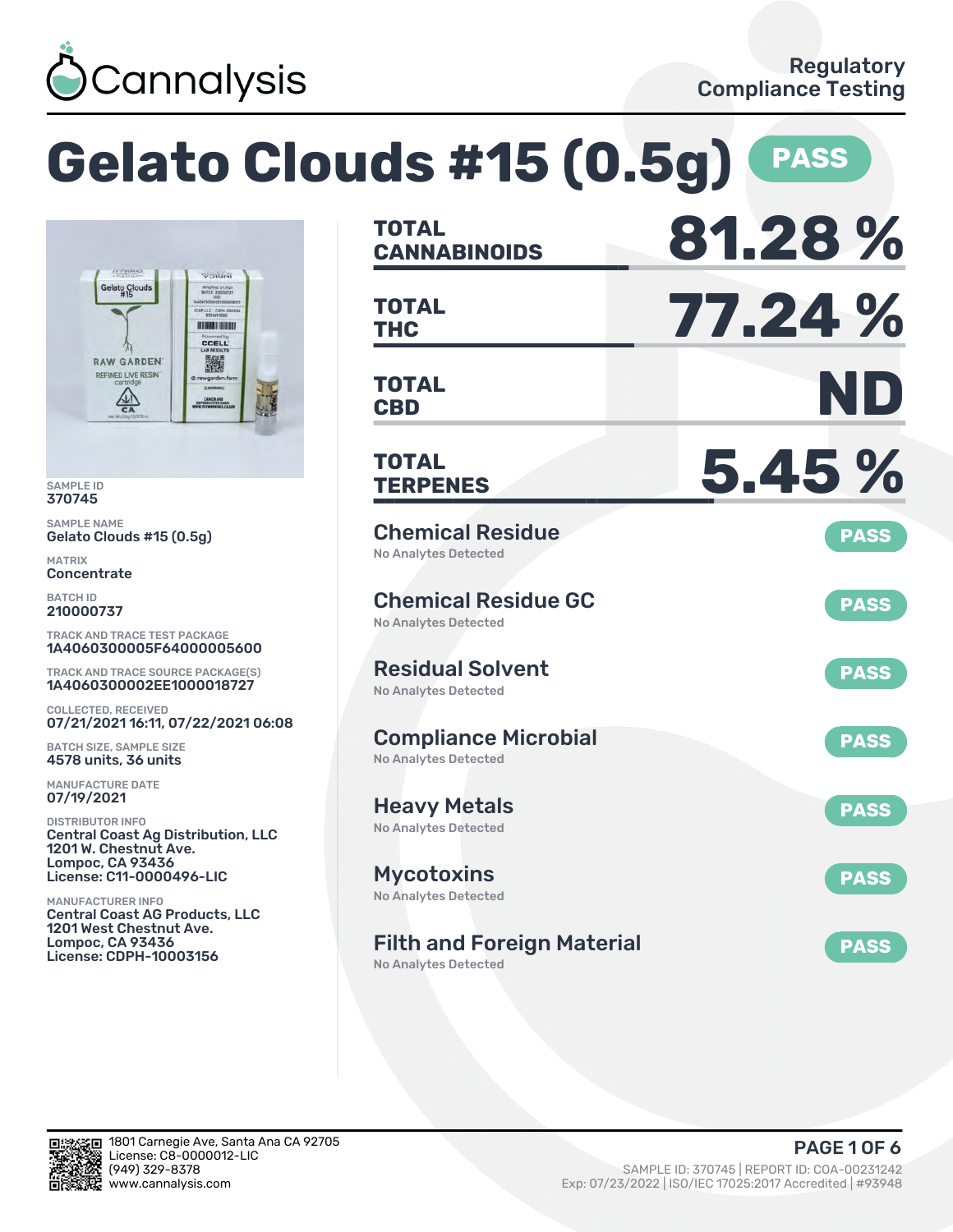

# CANNABINOID ANALYSIS

Total THC,CBD value(s) have been decarboxylated.

| TOTAL THC:          | 772.4 mg/g (77.24 %), 386.2 mg per package |
|---------------------|--------------------------------------------|
| TOTAL CBD:          | ND.                                        |
| TOTAL CANNABINOIDS: | 812.8 mg/g (81.28 %)                       |

UNIT OF MEASUREMENT: Milligrams per Gram(mg/g)

| <b>ANALYTE</b>         | <b>RESULT</b>        | LOD    | <b>LLOO</b> | <b>ANALYTE</b>   | <b>RESULT</b>        | <b>LOD</b> | LL <sub>00</sub> |
|------------------------|----------------------|--------|-------------|------------------|----------------------|------------|------------------|
| THCa                   | ND                   | 0.2000 | 0.4000      | CBD <sub>v</sub> | <b>ND</b>            | 0.2000     | 0.4000           |
| D9THC                  | 772.4 mg/g (77.24 %) | 0.2000 | 0.4000      | CBGa             | <b>ND</b>            | 0.2000     | 0.4000           |
| D8THC                  | ND                   | 0.2000 | 0.4000      | CBG              | 40.34 mg/g (4.034 %) | 0.2000     | 0.4000           |
| <b>THC<sub>v</sub></b> | <b>ND</b>            | 0.2000 | 0.4000      | CBN              | <b>ND</b>            | 0.2000     | 0.4000           |
| CBDa                   | <b>ND</b>            | 0.2000 | 0.4000      | CBC.             | <b>ND</b>            | 0.2000     | 0.4000           |
| CBD                    | <b>ND</b>            | 0.2000 | 0.4000      |                  |                      |            |                  |
|                        |                      |        |             |                  |                      |            |                  |

#### ADDITIONAL INFORMATION

| Method:              | SOP-TECH-001 |                                   | Sample Prepped: 07/22/2021 12:22 | Sample Approved: 07/23/202112:58   |  |
|----------------------|--------------|-----------------------------------|----------------------------------|------------------------------------|--|
| Instrument: UPLC-DAD |              | Sample Analyzed: 07/22/2021 13:46 |                                  | Prep-Analytical Batch: 31241-25388 |  |



### TERPENE ANALYSIS

TOTAL TERPENES: 54.57 mg/g (5.457 %)

| <b>UNIT OF MEASUREMENT:</b> |                                                        | Milligrams per Gram(mg/g) |        |   |  |  |  |  |
|-----------------------------|--------------------------------------------------------|---------------------------|--------|---|--|--|--|--|
| <b>ANALYTE</b>              | <b>RESULT</b>                                          |                           | LOD    |   |  |  |  |  |
| 3-Carene                    | ND                                                     |                           | 1.000  |   |  |  |  |  |
| Alpha cedrene               | ND                                                     |                           | 1.000  |   |  |  |  |  |
| Alpha pinene                |                                                        | 1.919 mg/g (0.1919 %)     | 0.1000 | ٠ |  |  |  |  |
| Alpha terpineol             | <ll00< td=""><td></td><td>0.3260</td><td></td></ll00<> |                           | 0.3260 |   |  |  |  |  |
|                             |                                                        |                           |        |   |  |  |  |  |

| Alpha cedrene           | <b>ND</b>                                                                                                                                                         | 1.000  | 2.500  | Alpha humulene         | 1.862 mg/g $(0.1862 \%)$                           | 0.5000 | 1.000 |
|-------------------------|-------------------------------------------------------------------------------------------------------------------------------------------------------------------|--------|--------|------------------------|----------------------------------------------------|--------|-------|
| Alpha pinene            | 1.919 mg/g (0.1919 %)                                                                                                                                             | 0.1000 | 1.000  | Alpha terpinene        | <b>ND</b>                                          | 0.5000 | 1.000 |
| Alpha terpineol         | <lloq< td=""><td>0.3260</td><td>0.6520</td><td>Beta caryophyllene</td><td><math>8.925 \,\mathrm{mg/g}</math> (0.8925 %)</td><td>0.5000</td><td>1.000</td></lloq<> | 0.3260 | 0.6520 | Beta caryophyllene     | $8.925 \,\mathrm{mg/g}$ (0.8925 %)                 | 0.5000 | 1.000 |
| Beta myrcene            | 21.87 mg/g (2.187 %)                                                                                                                                              | 0.5000 | 1.000  | Beta pinene            | 1.576 mg/g (0.1576 %)                              | 0.6070 | 1.214 |
| Borneol                 | <b>ND</b>                                                                                                                                                         | 1.000  | 2.500  | Camphene               | <b>ND</b>                                          | 0.5000 | 1.000 |
| Camphor                 | <b>ND</b>                                                                                                                                                         | 0.1000 | 0.5000 | Caryophyllene oxide ND |                                                    | 0.5000 | 2.500 |
| Cedrol                  | <b>ND</b>                                                                                                                                                         | 0.5000 | 1.000  | Cis geraniol           | <b>ND</b>                                          | 1.000  | 2.500 |
| Cis nerolidol           | <b>ND</b>                                                                                                                                                         | 2.500  | 5.000  | Eucalyptol             | <b>ND</b>                                          | 0.1000 | 0.500 |
| Fenchol                 | <lloq< td=""><td>0.5000</td><td>1.000</td><td>Fenchone</td><td><lloq< td=""><td>0.1000</td><td>0.500</td></lloq<></td></lloq<>                                    | 0.5000 | 1.000  | Fenchone               | <lloq< td=""><td>0.1000</td><td>0.500</td></lloq<> | 0.1000 | 0.500 |
| Gamma terpinene         | ND.                                                                                                                                                               | 0.1000 | 0.5000 | Gamma terpineol        | <b>ND</b>                                          | 0.2090 | 0.523 |
| Geranyl acetate         | ND.                                                                                                                                                               | 0.1000 | 0.5000 | Guaiol                 | <b>ND</b>                                          | 2.500  | 5.000 |
| Isoborneol              | <b>ND</b>                                                                                                                                                         | 0.5000 | 1.000  | Isopulegol             | <b>ND</b>                                          | 2.500  | 5.000 |
| Limonene                | 5.639 mg/g (0.5639 %)                                                                                                                                             | 0.5000 | 2.500  | Linalool               | 3.883 mg/g (0.3883 %)                              | 0.5000 | 1.000 |
| Menthol                 | ND                                                                                                                                                                | 1.000  | 2.500  | Ocimene 1              | <b>ND</b>                                          | 0.1550 | 0.310 |
| Ocimene 2               | 7.819 mg/g (0.7819 %)                                                                                                                                             | 0.3450 | 1.725  | P-cymene               | <b>ND</b>                                          | 0.5230 | 1.045 |
| P-mentha-1,5-diene ND   |                                                                                                                                                                   | 0.5000 | 1.000  | Pulegone               | <b>ND</b>                                          | 0.1000 | 0.500 |
| Sabinene                | <b>ND</b>                                                                                                                                                         | 0.5000 | 1.000  | Terpinolene            | 1.079 mg/g $(0.1079\%)$                            | 0.1000 | 0.500 |
| Trans beta farnesene ND |                                                                                                                                                                   | 2.500  | 5.000  | Trans geraniol         | <b>ND</b>                                          | 0.5000 | 2.500 |
| Trans nerolidol         | <b>ND</b>                                                                                                                                                         | 0.5000 | 2.500  | Valencene              | <b>ND</b>                                          | 0.5000 | 1.000 |

| <b>ANALYTE</b>          | <b>RESULT</b>                                                                                                                                                     | LOD    | <b>LLOQ</b> | <b>ANALYTE</b>      | <b>RESULT</b>                                       | <b>LOD</b> | <b>LLOQ</b> |
|-------------------------|-------------------------------------------------------------------------------------------------------------------------------------------------------------------|--------|-------------|---------------------|-----------------------------------------------------|------------|-------------|
| 3-Carene                | <b>ND</b>                                                                                                                                                         | 1.000  | 2.500       | Alpha bisabolol     | ND.                                                 | 0.1000     | 0.5000      |
| Alpha cedrene           | <b>ND</b>                                                                                                                                                         | 1.000  | 2.500       | Alpha humulene      | 1.862 mg/g (0.1862 %)                               | 0.5000     | 1.000       |
| Alpha pinene            | 1.919 mg/g (0.1919 %)                                                                                                                                             | 0.1000 | 1.000       | Alpha terpinene     | <b>ND</b>                                           | 0.5000     | 1.000       |
| Alpha terpineol         | <lloq< td=""><td>0.3260</td><td>0.6520</td><td>Beta caryophyllene</td><td><math>8.925 \,\mathrm{mg/g}</math> (0.8925 %)</td><td>0.5000</td><td>1.000</td></lloq<> | 0.3260 | 0.6520      | Beta caryophyllene  | $8.925 \,\mathrm{mg/g}$ (0.8925 %)                  | 0.5000     | 1.000       |
| Beta myrcene            | 21.87 mg/g (2.187 %)                                                                                                                                              | 0.5000 | 1.000       | Beta pinene         | 1.576 mg/g (0.1576 %)                               | 0.6070     | 1.214       |
| Borneol                 | <b>ND</b>                                                                                                                                                         | 1.000  | 2.500       | Camphene            | <b>ND</b>                                           | 0.5000     | 1.000       |
| Camphor                 | ND                                                                                                                                                                | 0.1000 | 0.5000      | Caryophyllene oxide | <b>ND</b>                                           | 0.5000     | 2.500       |
| Cedrol                  | <b>ND</b>                                                                                                                                                         | 0.5000 | 1.000       | Cis geraniol        | <b>ND</b>                                           | 1.000      | 2.500       |
| Cis nerolidol           | <b>ND</b>                                                                                                                                                         | 2.500  | 5.000       | Eucalyptol          | <b>ND</b>                                           | 0.1000     | 0.5000      |
| Fenchol                 | <lloq< td=""><td>0.5000</td><td>1.000</td><td>Fenchone</td><td><ll0q< td=""><td>0.1000</td><td>0.5000</td></ll0q<></td></lloq<>                                   | 0.5000 | 1.000       | Fenchone            | <ll0q< td=""><td>0.1000</td><td>0.5000</td></ll0q<> | 0.1000     | 0.5000      |
| Gamma terpinene         | <b>ND</b>                                                                                                                                                         | 0.1000 | 0.5000      | Gamma terpineol     | <b>ND</b>                                           | 0.2090     | 0.5230      |
| Geranyl acetate         | ND                                                                                                                                                                | 0.1000 | 0.5000      | Guaiol              | <b>ND</b>                                           | 2.500      | 5.000       |
| Isoborneol              | <b>ND</b>                                                                                                                                                         | 0.5000 | 1.000       | Isopulegol          | <b>ND</b>                                           | 2.500      | 5.000       |
| Limonene                | 5.639 mg/g (0.5639 %)                                                                                                                                             | 0.5000 | 2.500       | Linalool            | 3.883 mg/g (0.3883 %)                               | 0.5000     | 1.000       |
| Menthol                 | <b>ND</b>                                                                                                                                                         | 1.000  | 2.500       | Ocimene 1           | <b>ND</b>                                           | 0.1550     | 0.3100      |
| Ocimene 2               | 7.819 mg/g (0.7819 %)                                                                                                                                             | 0.3450 | 1.725       | P-cymene            | <b>ND</b>                                           | 0.5230     | 1.045       |
| P-mentha-1,5-diene ND   |                                                                                                                                                                   | 0.5000 | 1.000       | Pulegone            | <b>ND</b>                                           | 0.1000     | 0.5000      |
| Sabinene                | <b>ND</b>                                                                                                                                                         | 0.5000 | 1.000       | Terpinolene         | 1.079 mg/g $(0.1079\%)$                             | 0.1000     | 0.5000      |
| Trans beta farnesene ND |                                                                                                                                                                   | 2.500  | 5.000       | Trans geraniol      | <b>ND</b>                                           | 0.5000     | 2.500       |
| Trans nerolidol         | <b>ND</b>                                                                                                                                                         | 0.5000 | 2.500       | Valencene           | <b>ND</b>                                           | 0.5000     | 1.000       |



PAGE 2 OF 6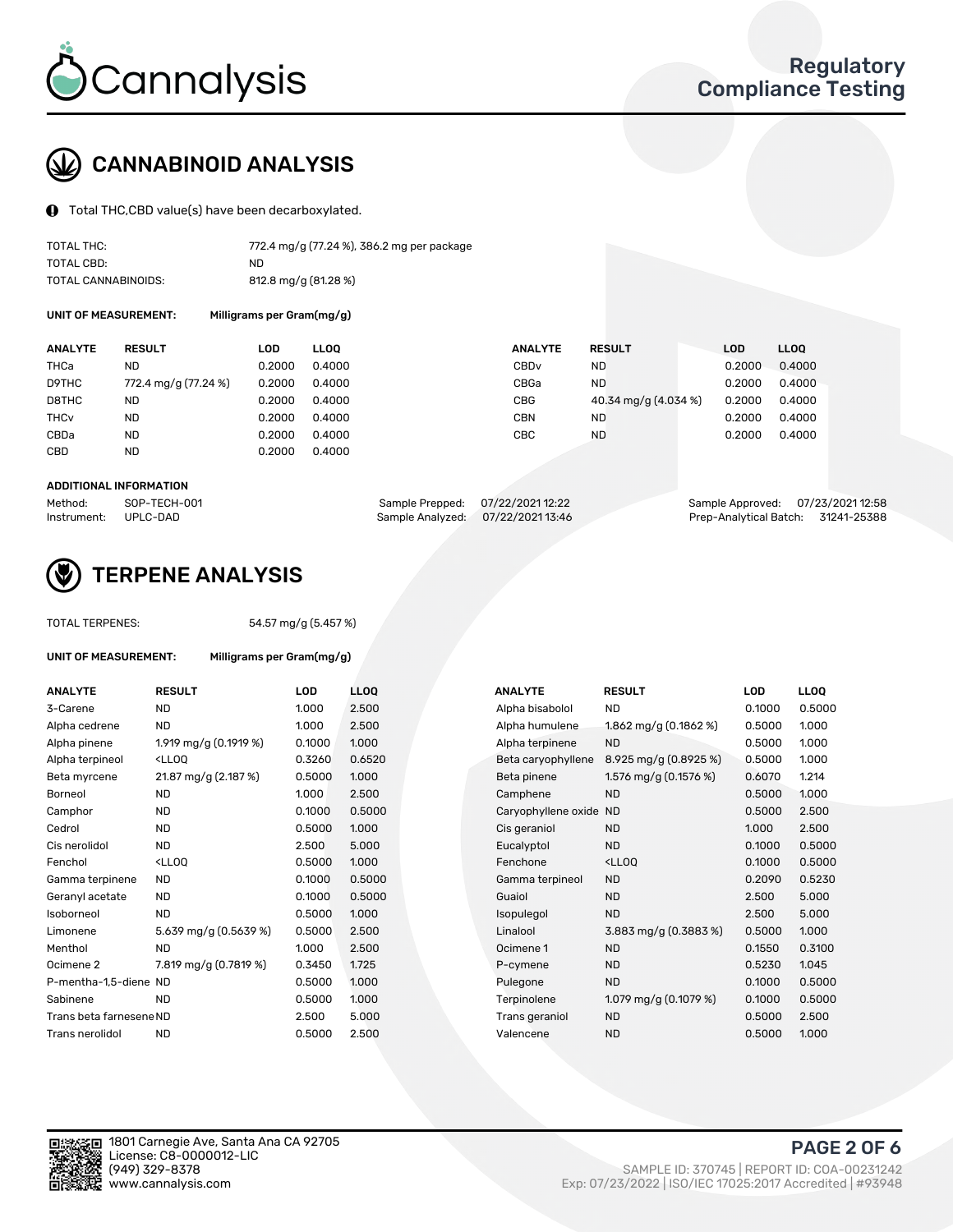

### Regulatory Compliance Testing

#### ADDITIONAL INFORMATION

Method: SOP-TECH-027 Sample Prepped: 07/22/2021 17:12 Sample Approved: 07/23/2021 16:29 Prep-Analytical Batch: 31250-25399



CHEMICAL RESIDUE ANALYSIS PASS

UNIT OF MEASUREMENT: Micrograms per Gram(ug/g)

| <b>ANALYTE</b>    | <b>RESULT</b> | LOD    | <b>LLOQ</b> | <b>ACTION LEVEL</b> |      | <b>ANALYTE</b>      | <b>RESULT</b> | LOD    | <b>LLOQ</b> | <b>ACTION LEVEL</b> |      |
|-------------------|---------------|--------|-------------|---------------------|------|---------------------|---------------|--------|-------------|---------------------|------|
| Abamectin         | <b>ND</b>     | 0.0200 | 0.0400      | 0.1000              | Pass | Acephate            | <b>ND</b>     | 0.0200 | 0.0400      | 0.1000              | Pass |
| Acequinocyl       | <b>ND</b>     | 0.0200 | 0.0400      | 0.1000              | Pass | Acetamiprid         | <b>ND</b>     | 0.0200 | 0.0400      | 0.1000              | Pass |
| Aldicarb          | <b>ND</b>     | 0.0200 | 0.0400      | 0.0                 | Pass | Azoxystrobin        | <b>ND</b>     | 0.0200 | 0.0400      | 0.1000              | Pass |
| Bifenazate        | <b>ND</b>     | 0.0200 | 0.0400      | 0.1000              | Pass | <b>Bifenthrin</b>   | <b>ND</b>     | 0.0200 | 0.0400      | 3.000               | Pass |
| <b>Boscalid</b>   | <b>ND</b>     | 0.0200 | 0.0400      | 0.1000              | Pass | Carbarvl            | <b>ND</b>     | 0.0200 | 0.0400      | 0.5000              | Pass |
| Carbofuran        | <b>ND</b>     | 0.0200 | 0.0400      | 0.0                 | Pass | Chlorantraniliprole | <b>ND</b>     | 0.0200 | 0.0400      | 10.00               | Pass |
| Clofentezine      | <b>ND</b>     | 0.0200 | 0.0400      | 0.1000              | Pass | Coumaphos           | <b>ND</b>     | 0.0200 | 0.0400      | 0.0                 | Pass |
| Cyfluthrin        | <b>ND</b>     | 0.4000 | 1.000       | 2.000               | Pass | Cypermethrin        | <b>ND</b>     | 0.4000 | 1.000       | 1.000               | Pass |
| Daminozide        | <b>ND</b>     | 0.0200 | 0.0400      | 0.0                 | Pass | Diazinon            | <b>ND</b>     | 0.0200 | 0.0400      | 0.1000              | Pass |
| <b>Dichlorvos</b> | <b>ND</b>     | 0.0200 | 0.0400      | 0.0                 | Pass | Dimethoate          | <b>ND</b>     | 0.0200 | 0.0400      | 0.0                 | Pass |
| Dimethomorph      | <b>ND</b>     | 0.0200 | 0.0400      | 2.000               | Pass | <b>Ethoprophos</b>  | <b>ND</b>     | 0.0200 | 0.0400      | 0.0                 | Pass |
| Etofenprox        | <b>ND</b>     | 0.0200 | 0.0400      | 0.0                 | Pass | Etoxazole           | <b>ND</b>     | 0.0200 | 0.0400      | 0.1000              | Pass |
| Fenhexamid        | <b>ND</b>     | 0.0200 | 0.0400      | 0.1000              | Pass | Fenoxycarb          | <b>ND</b>     | 0.0200 | 0.0400      | 0.0                 | Pass |
| Fenpyroximate     | <b>ND</b>     | 0.0200 | 0.0400      | 0.1000              | Pass | Fipronil            | <b>ND</b>     | 0.0400 | 0.1000      | 0.0                 | Pass |
| Flonicamid        | <b>ND</b>     | 0.0200 | 0.0400      | 0.1000              | Pass | Fludioxonil         | <b>ND</b>     | 0.0200 | 0.0400      | 0.1000              | Pass |
| Hexythiazox       | <b>ND</b>     | 0.0200 | 0.0400      | 0.1000              | Pass | Imazalil            | <b>ND</b>     | 0.0200 | 0.0400      | 0.0                 | Pass |
| Imidacloprid      | <b>ND</b>     | 0.0200 | 0.0400      | 5.000               | Pass | Kresoxim methyl     | <b>ND</b>     | 0.0200 | 0.0400      | 0.1000              | Pass |
| Malathion         | <b>ND</b>     | 0.0200 | 0.0400      | 0.5000              | Pass | Metalaxyl           | <b>ND</b>     | 0.0200 | 0.0400      | 2.000               | Pass |
| Methiocarb        | <b>ND</b>     | 0.0200 | 0.0400      | 0.0                 | Pass | Methomyl            | <b>ND</b>     | 0.0200 | 0.0400      | 1.000               | Pass |
| Mevinphos         | <b>ND</b>     | 0.0200 | 0.0400      | 0.0                 | Pass | Myclobutanil        | <b>ND</b>     | 0.0200 | 0.0400      | 0.1000              | Pass |
| Naled             | <b>ND</b>     | 0.0200 | 0.0400      | 0.1000              | Pass | Oxamyl              | <b>ND</b>     | 0.0200 | 0.0400      | 0.5000              | Pass |
| Paclobutrazol     | <b>ND</b>     | 0.0200 | 0.0400      | 0.0                 | Pass | Permethrins         | <b>ND</b>     | 0.0400 | 0.1000      | 0.5000              | Pass |
| Phosmet           | <b>ND</b>     | 0.0200 | 0.0400      | 0.1000              | Pass | Piperonyl butoxide  | <b>ND</b>     | 0.0200 | 0.0400      | 3.000               | Pass |
| Prallethrin       | <b>ND</b>     | 0.0200 | 0.0400      | 0.1000              | Pass | Propiconazole       | <b>ND</b>     | 0.0200 | 0.0400      | 0.1000              | Pass |
| Propoxur          | <b>ND</b>     | 0.0200 | 0.0400      | 0.0                 | Pass | Pyrethrins          | <b>ND</b>     | 0.0200 | 0.0400      | 0.5000              | Pass |
| Pyridaben         | <b>ND</b>     | 0.0200 | 0.0400      | 0.1000              | Pass | Spinetoram          | <b>ND</b>     | 0.0200 | 0.0400      | 0.1000              | Pass |
| Spinosad          | <b>ND</b>     | 0.0300 | 0.0700      | 0.1000              | Pass | Spiromesifen        | <b>ND</b>     | 0.0200 | 0.0400      | 0.1000              | Pass |
| Spirotetramat     | <b>ND</b>     | 0.0200 | 0.0400      | 0.1000              | Pass | Spiroxamine         | <b>ND</b>     | 0.0200 | 0.0400      | 0.0                 | Pass |
| Tebuconazole      | <b>ND</b>     | 0.0200 | 0.0400      | 0.1000              | Pass | Thiacloprid         | <b>ND</b>     | 0.0200 | 0.0400      | 0.0                 | Pass |
| Thiamethoxam      | <b>ND</b>     | 0.0200 | 0.0400      | 5.000               | Pass | Trifloxystrobin     | <b>ND</b>     | 0.0200 | 0.0400      | 0.1000              | Pass |

### ADDITIONAL INFORMATION

Method: SOP-TECH-002 Sample Prepped: 07/22/2021 13:51 Sample Approved: 07/23/2021 16:20<br>Instrument: LC-MS/MS Sample Analyzed: 07/22/2021 14:18 Prep-Analytical Batch: 31242-25389 Prep-Analytical Batch: 31242-25389

PAGE 3 OF 6

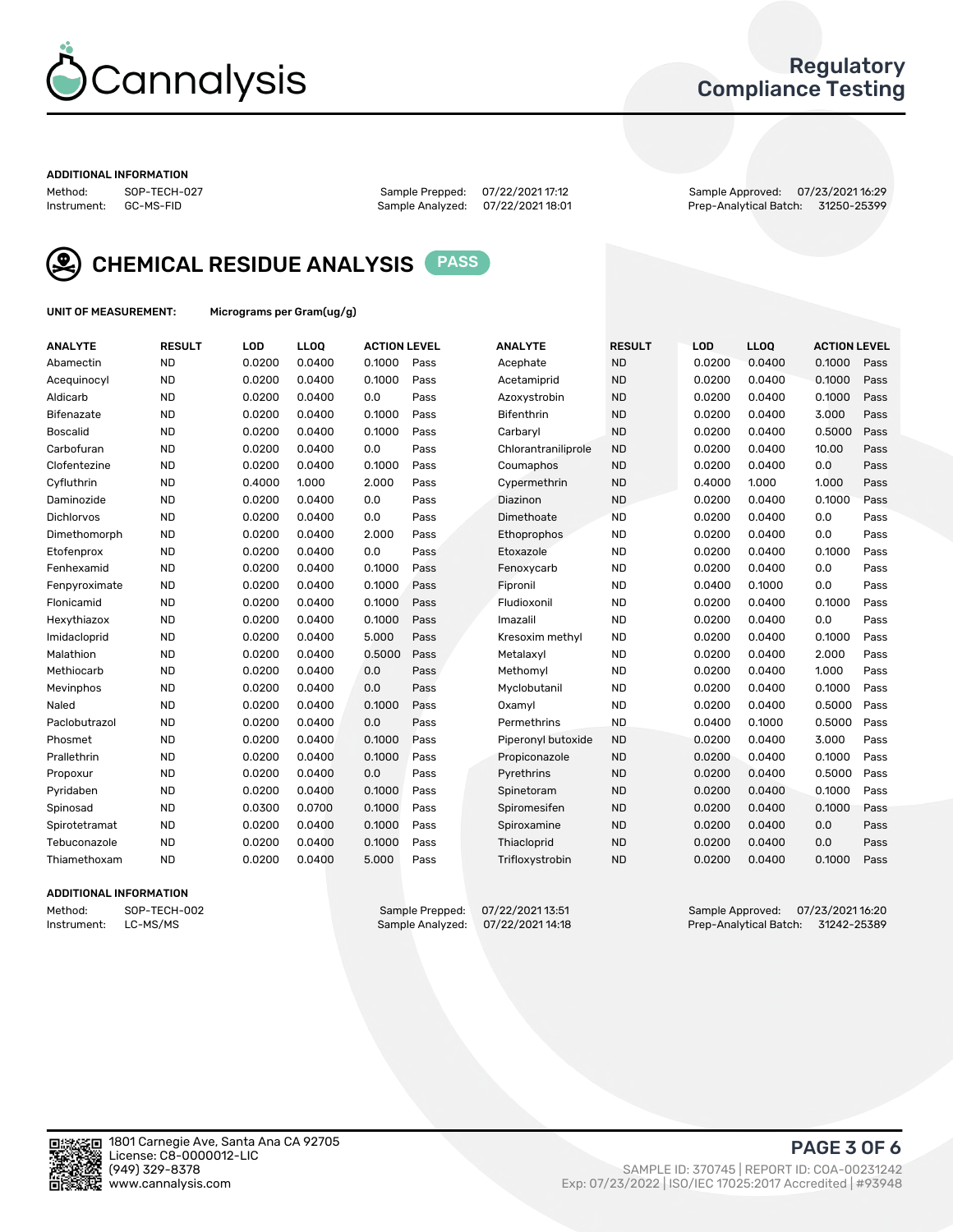

## CHEMICAL RESIDUE GC ANALYSIS PASS

| UNIT OF MEASUREMENT: | Micrograms per Gram(ug/g) |
|----------------------|---------------------------|
|                      |                           |

| Micrograms per Gram(ug/g) |  |
|---------------------------|--|
|---------------------------|--|

| <b>ANALYTE</b>         | <b>RESULT</b>            | LOD    | <b>LLOO</b> | <b>ACTION LEVEL</b> |                                     | <b>ANALYTE</b>                     | <b>RESULT</b> | LOD              | <b>LLOO</b>            | <b>ACTION LEVEL</b>             |      |
|------------------------|--------------------------|--------|-------------|---------------------|-------------------------------------|------------------------------------|---------------|------------------|------------------------|---------------------------------|------|
| Captan                 | <b>ND</b>                | 0.1000 | 0.2000      | 0.7000              | Pass                                | Chlordane                          | <b>ND</b>     | 0.0109           | 0.0136                 | 0.0                             | Pass |
| Methyl parathion       | <b>ND</b>                | 0.0400 | 0.1000      | 0.0                 | Pass                                | <b>PCNB</b>                        | <b>ND</b>     | 0.0200           | 0.0400                 | 0.1000                          | Pass |
| Chlorfenapyr           | <b>ND</b>                | 0.0800 | 0.1000      | 0.0                 | Pass                                | Chlorpyrifos                       | <b>ND</b>     | 0.0800           | 0.1000                 | 0.0                             | Pass |
|                        |                          |        |             |                     |                                     |                                    |               |                  |                        |                                 |      |
| ADDITIONAL INFORMATION |                          |        |             |                     |                                     |                                    |               |                  |                        |                                 |      |
| Method:<br>Instrument: | SOP-TECH-010<br>GC-MS/MS |        |             |                     | Sample Prepped:<br>Sample Analyzed: | 07/22/202113:52<br>07/22/202114:19 |               | Sample Approved: | Prep-Analytical Batch: | 07/23/2021 11:34<br>31243-25390 |      |

## RESIDUAL SOLVENT ANALYSIS PASS

UNIT OF MEASUREMENT: Micrograms per Gram(ug/g)

| <b>ANALYTE</b>       | <b>RESULT</b> | LOD    | <b>LLOO</b> | <b>ACTION LEVEL</b> |      | <b>ANALYTE</b>           | <b>RESULT</b> | LOD    | LLOO  | <b>ACTION LEVEL</b> |      |
|----------------------|---------------|--------|-------------|---------------------|------|--------------------------|---------------|--------|-------|---------------------|------|
| Acetone              | <b>ND</b>     | 50.00  | 100.0       | 5000                | Pass | Acetonitrile             | <b>ND</b>     | 50.00  | 100.0 | 410.0               | Pass |
| Benzene              | <b>ND</b>     | 0.5000 | 1.000       | 1.000               | Pass | <b>Butane</b>            | <b>ND</b>     | 50.00  | 100.0 | 5000                | Pass |
| Chloroform           | <b>ND</b>     | 0.5000 | 1.000       | 1.000               | Pass | Ethanol                  | <b>ND</b>     | 50.00  | 100.0 | 5000                | Pass |
| <b>Ethyl Acetate</b> | <b>ND</b>     | 50.00  | 100.0       | 5000                | Pass | <b>Ethyl Ether</b>       | <b>ND</b>     | 50.00  | 100.0 | 5000                | Pass |
| Ethylene oxide       | <b>ND</b>     | 0.5000 | 1.000       | 1.000               | Pass | Heptane                  | <b>ND</b>     | 50.00  | 100.0 | 5000                | Pass |
| Hexane               | <b>ND</b>     | 50.00  | 100.0       | 290.0               | Pass | <b>Isopropyl Alcohol</b> | <b>ND</b>     | 50.00  | 100.0 | 5000                | Pass |
| Methanol             | <b>ND</b>     | 50.00  | 100.0       | 3000                | Pass | Methylene chloride       | <b>ND</b>     | 0.5000 | 1.000 | 1.000               | Pass |
| Pentane              | <b>ND</b>     | 50.00  | 100.0       | 5000                | Pass | Propane                  | <b>ND</b>     | 50.00  | 200.0 | 5000                | Pass |
| Toluene              | <b>ND</b>     | 50.00  | 100.0       | 890.0               | Pass | Xvlenes                  | <b>ND</b>     | 50.08  | 100.0 | 2170                | Pass |
| Trichloroethylene    | <b>ND</b>     | 0.5000 | 1.000       | 1.000               | Pass | 1.2-Dichloroethane       | <b>ND</b>     | 0.5000 | 1.000 | 1.000               | Pass |

### ADDITIONAL INFORMATION

Method: SOP-TECH-021 Sample Prepped: 07/22/2021 17:11 Sample Approved: 07/23/2021 15:51<br>Instrument: HS-GC-MS/FID Sample Analyzed: 07/22/2021 18:00 Prep-Analytical Batch: 31253-25398 Prep-Analytical Batch: 31253-25398



UNIT OF MEASUREMENT: Cycle Threshold (Ct)

| <b>ANALYTE</b>                        | <b>RESULT</b>          | LOD   | <b>LLOO</b> |     | <b>ACTION LEVEL</b> | <b>ANALYTE</b>   | <b>RESULT</b> | LOD   | <b>LLOO</b>      |                  | <b>ACTION LEVEL</b> |
|---------------------------------------|------------------------|-------|-------------|-----|---------------------|------------------|---------------|-------|------------------|------------------|---------------------|
| A.fumigatus                           | <b>ND</b>              | 33.00 | 0.0         | 0.0 | Pass                | A. flavus        | <b>ND</b>     | 33.00 | 0.0              | 0.0              | Pass                |
| A. niger                              | <b>ND</b>              | 33.00 | 0.0         | 0.0 | Pass                | A. terreus       | <b>ND</b>     | 33.00 | 0.0              | 0.0              | Pass                |
| <b>STEC</b>                           | <b>ND</b>              | 33.00 | 0.0         | 0.0 | Pass                | Salmonella spp   | <b>ND</b>     | 33.00 | 0.0              | 0.0              | Pass                |
|                                       | ADDITIONAL INFORMATION |       |             |     |                     |                  |               |       |                  |                  |                     |
| SOP-TECH-016, SOP-TECH-022<br>Method: |                        |       |             |     | Sample Prepped:     | 07/23/2021 07:32 |               |       | Sample Approved: | 07/23/2021 14:38 |                     |

Instrument: qPCR Sample Analyzed: 07/23/2021 07:33 Prep-Analytical Batch: 31257-25406

PAGE 4 OF 6

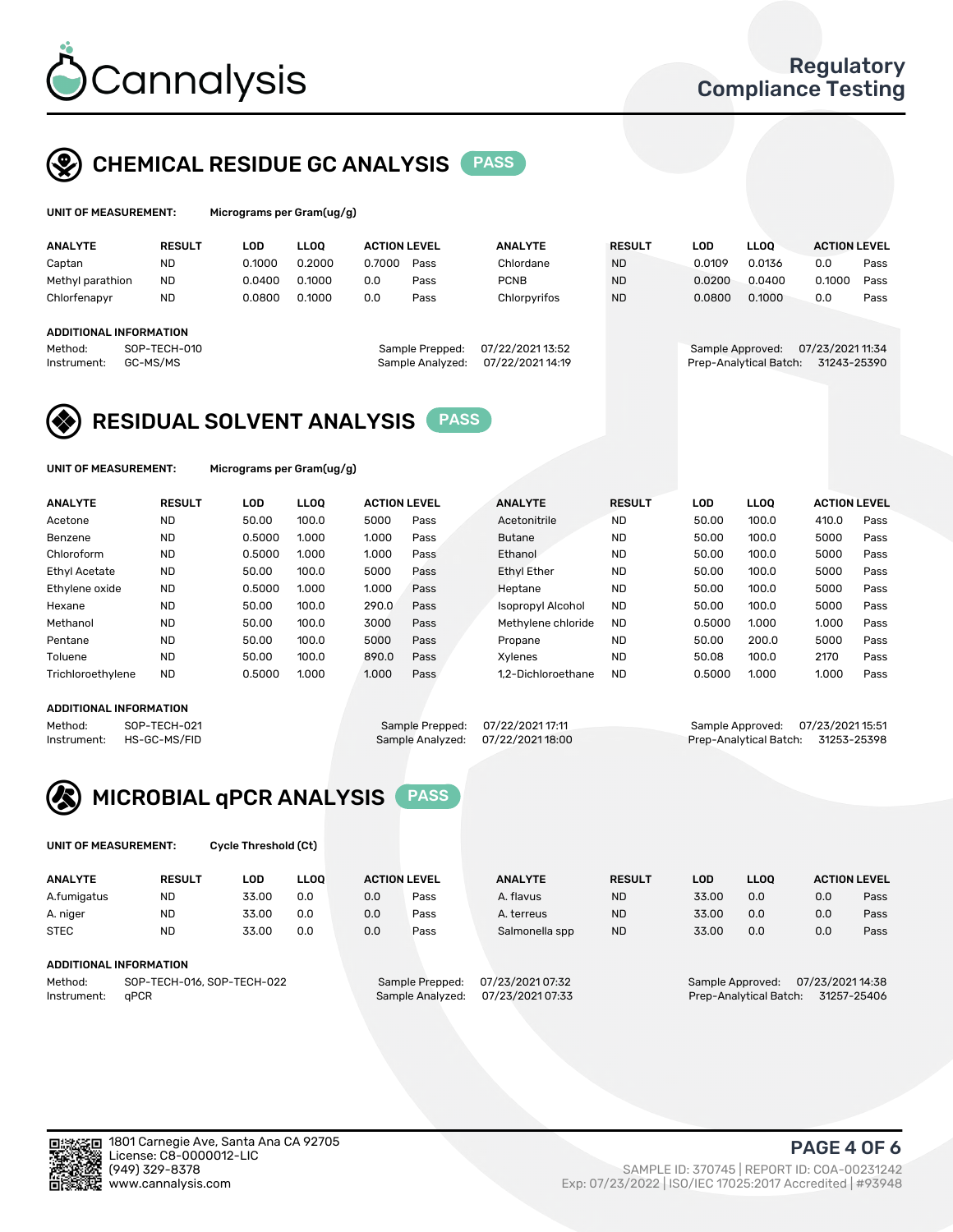



| UNIT OF MEASUREMENT: |                                | Micrograms per Gram(ug/g) |             |                     |                  |               |            |                        |                     |      |
|----------------------|--------------------------------|---------------------------|-------------|---------------------|------------------|---------------|------------|------------------------|---------------------|------|
| <b>ANALYTE</b>       | <b>RESULT</b>                  | <b>LOD</b>                | <b>LLOO</b> | <b>ACTION LEVEL</b> | <b>ANALYTE</b>   | <b>RESULT</b> | <b>LOD</b> | <b>LLOO</b>            | <b>ACTION LEVEL</b> |      |
| Arsenic              | <b>ND</b>                      | 0.0120                    | 0.1000      | 0.2000<br>Pass      | Cadmium          | <b>ND</b>     | 0.0072     | 0.0500                 | 0.2000              | Pass |
| Lead                 | <b>ND</b>                      | 0.0068                    | 0.0500      | 0.5000<br>Pass      | Mercury          | <b>ND</b>     | 0.0060     | 0.0500                 | 0.1000              | Pass |
|                      | <b>ADDITIONAL INFORMATION</b>  |                           |             |                     |                  |               |            |                        |                     |      |
| Method:              | SOP-TECH-013                   |                           |             | Sample Prepped:     | 07/23/2021 10:06 |               |            | Sample Approved:       | 07/23/2021 19:47    |      |
| Instrument:          | ICP-MS                         |                           |             | Sample Analyzed:    | 07/23/202112:47  |               |            | Prep-Analytical Batch: | 31272-25419         |      |
| نعد                  | <b>MUCOTOVINIC ANALIZATION</b> |                           |             | <b>DACC</b>         |                  |               |            |                        |                     |      |





MYCOTOXINS ANALYSIS PASS

| UNIT OF MEASUREMENT: |  |
|----------------------|--|
|----------------------|--|

Micrograms per Kilogram(ug/kg)

| <b>ANALYTE</b>          | <b>RESULT</b> | LOD   | <b>LLOO</b> | <b>ACTION LEVEL</b> |      | <b>ANALYTE</b> | <b>RESULT</b> | LOD   | <b>LLOO</b> | <b>ACTION LEVEL</b> |      |
|-------------------------|---------------|-------|-------------|---------------------|------|----------------|---------------|-------|-------------|---------------------|------|
| Aflatoxin B1            | <b>ND</b>     | 1.000 | 2.000       |                     | N/A  | Aflatoxin B2   | <b>ND</b>     | 2.000 | 5.000       |                     | N/A  |
| Aflatoxin G1            | <b>ND</b>     | 2.000 | 5.000       |                     | N/A  | Aflatoxin G2   | <b>ND</b>     | 2.000 | 5.000       |                     | N/A  |
| <b>Total Aflatoxins</b> | <b>ND</b>     | 10.00 | 14.00       | 20.00               | Pass | Ochratoxin A   | <b>ND</b>     | 1.000 | 2.000       | 20.00               | Pass |
|                         |               |       |             |                     |      |                |               |       |             |                     |      |

#### ADDITIONAL INFORMATION

Method: SOP-TECH-020 Sample Prepped: 07/22/2021 16:11 Sample Approved: 07/23/2021 15:59 Instrument: LC-MS/MS Sample Analyzed: 07/22/2021 17:12 Prep-Analytical Batch: 31251-25395

# FILTH & FOREIGN MATERIAL ANALYSIS PASS

UNIT OF MEASUREMENT: Filth and Foreign Matter (%, #/3g)

| <b>ANALYTE</b>                                              | <b>RESULT</b> | LOD | LLOO | <b>ACTION LEVEL</b> |                                     | <b>ANALYTE</b>                      | <b>RESULT</b>                                                              | LOD | <b>LLOO</b> | <b>ACTION LEVEL</b> |      |
|-------------------------------------------------------------|---------------|-----|------|---------------------|-------------------------------------|-------------------------------------|----------------------------------------------------------------------------|-----|-------------|---------------------|------|
| IF RH ME                                                    | <b>ND</b>     | 0.0 | 0.0  | 1.000               | Pass                                | <b>IFM</b>                          | <b>ND</b>                                                                  | 0.0 | 0.0         | 25.00               | Pass |
| Mold                                                        | <b>ND</b>     | 0.0 | 0.0  | 25.00               | Pass                                | <b>SSCD</b>                         | <b>ND</b>                                                                  | 0.0 | 0.0         | 25.00               | Pass |
| ADDITIONAL INFORMATION                                      |               |     |      |                     |                                     |                                     |                                                                            |     |             |                     |      |
| Method:<br>SOP-TECH-009<br>Instrument:<br>Visual Inspection |               |     |      |                     | Sample Prepped:<br>Sample Analyzed: | 07/22/2021 15:59<br>07/22/202115:59 | Sample Approved: 07/22/2021 16:02<br>Prep-Analytical Batch:<br>31252-25392 |     |             |                     |      |



PAGE 5 OF 6